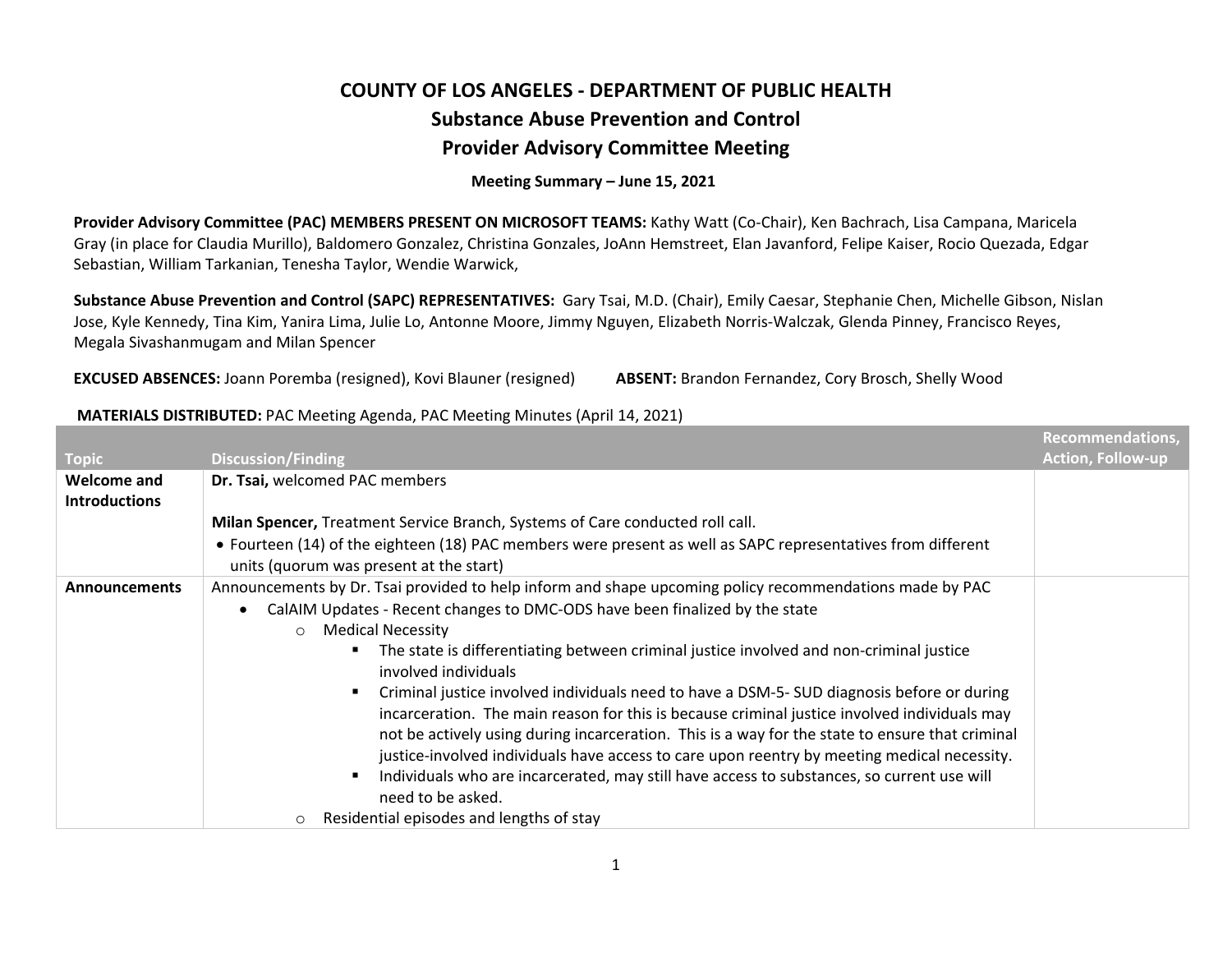| The number of DMC reimbursable residential episodes per year has been removed. It was<br>٠<br>previously limited to two episodes per year. |  |
|--------------------------------------------------------------------------------------------------------------------------------------------|--|
| • The state has shortened the residential length of stay (LOS) to maintain a statewide average                                             |  |
| of 30 days. In Los Angeles County, the average LOS is around 52 days, so this represents a                                                 |  |
| shortening of residential stays and is something we will need to operationalize.                                                           |  |
| <b>Recovery Services</b><br>$\circ$                                                                                                        |  |
| The state has emphasized that recovery services should be available during transitions                                                     |  |
| between levels of care (LOC) meaning same day services can be offered when someone                                                         |  |
| transitions from one LOC into recovery services or vice versa.                                                                             |  |
| Recovery Services does not require a remissions diagnosis, the state is still working on<br>٠                                              |  |
| technical aspects to avoid denials.                                                                                                        |  |
| Complete abstinence from drugs is not a pre-requisite for recovery services, it is available to                                            |  |
| those who have lapsed.                                                                                                                     |  |
| Recovery Services are available to individuals receiving MAT, individuals released from                                                    |  |
| incarceration, and available to clients interested in recovery services or based on provider                                               |  |
| assessment.                                                                                                                                |  |
| MAT<br>$\circ$                                                                                                                             |  |
| The state has emphasized that providers are required to offer MAT either directly, or                                                      |  |
| through referral.                                                                                                                          |  |
| Behavioral Health (BH) Payment Reform                                                                                                      |  |
| DHCS is aiming for an implementation date of July 2022<br>$\circ$                                                                          |  |
| Currently SAPC does not have enough specific information to begin basic planning around                                                    |  |
| payment reform other than conceptual conversations. More information will be forthcoming                                                   |  |
| once the State offers greater details that counties can follow.                                                                            |  |
| SAPC Billing codes will change from HCPCS level 2 codes that we use now to HCPCS Level 1,<br>$\blacksquare$                                |  |
| which are CPT codes. We are working with the state on many of these details.                                                               |  |
| Health Care Financing Models - this was a request at a previous PAC Meeting<br>$\circ$                                                     |  |
| SAPC has developed a more in-depth presentation for a later time.                                                                          |  |
| BH payment reform is moving away from cost-based reimbursement and towards value-                                                          |  |
| based reimbursement:                                                                                                                       |  |
| In a cost-based system, agencies are paid according to allowable cost amounts, so<br>$\bullet$                                             |  |
| the focus in on the cost of delivering services.                                                                                           |  |
| In a volume-based system (aka fee for service) agencies are paid according to<br>$\bullet$                                                 |  |
| number of allowable services delivered, so the focus is on the number of services                                                          |  |
|                                                                                                                                            |  |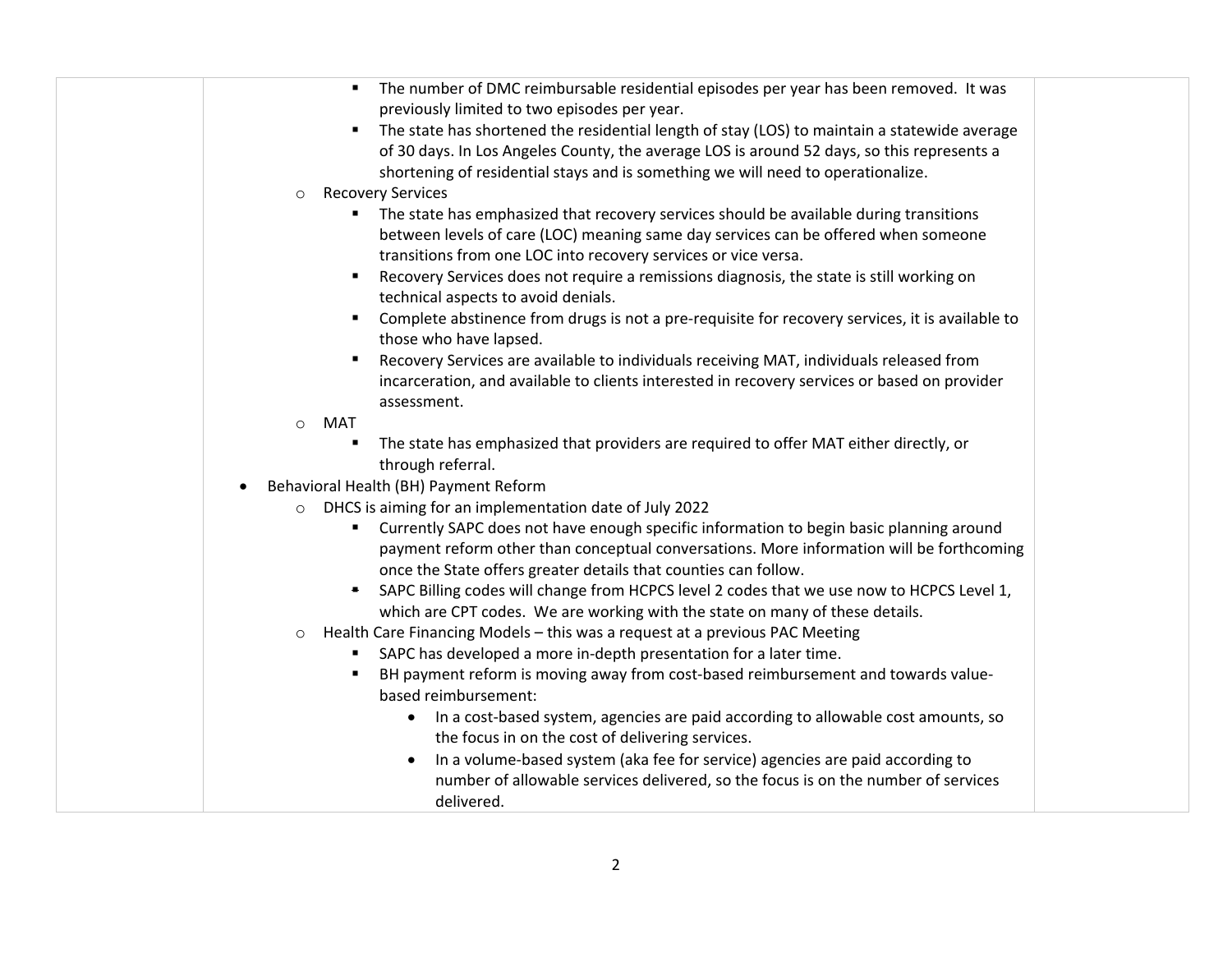| In a value-based system, agencies are paid according to the overall care for<br>individuals and specified quality metrics, focused on efficiently delivering service to<br>meet specified outcomes. |  |
|-----------------------------------------------------------------------------------------------------------------------------------------------------------------------------------------------------|--|
| As a county we have to decide on the benchmarks and incentives to set and how we<br>would want to implement the core of value-based model.                                                          |  |
| There may be different ways to implement value-based model in a system like<br>SAPC's, given that model might be challenging because not all agencies have all<br>levels of care.                   |  |
| Another model to consider is grouping agencies by level of care to ensure a full                                                                                                                    |  |
| continuum.                                                                                                                                                                                          |  |
| Alternative to Incarceration (ATI) and Measure J<br>$\bullet$                                                                                                                                       |  |
| A transformative opportunity for the County to implement a "Care First, Jails Last" approach to<br>$\circ$                                                                                          |  |
| service delivery and a way to try to address criminalization of substance use.                                                                                                                      |  |
| Measure J will help fund ATI with \$100 million for the first year of implementation.<br>$\circ$                                                                                                    |  |
| The Measure J advisory committee (which Dr. Tsai and Bill Tarkinian are a part of) has submitted<br>$\circ$                                                                                         |  |
| recommendations to the County CEO about how Measure J should be invested. The CEO will analyze                                                                                                      |  |
| the submission and make final recommendations to the County Board of Supervisors who will make<br>the final decision.                                                                               |  |
| The Measure J Advisory Committee submitted several recommendations related to SUD around the                                                                                                        |  |
| following:                                                                                                                                                                                          |  |
| Harm Reduction, Recovery Bridge Housing, SUD Workforce<br>٠                                                                                                                                         |  |
| o SAPC encourages the network to be vocal and involved in this process.                                                                                                                             |  |
| COVID-19 Updates<br>$\bullet$                                                                                                                                                                       |  |
| Covid-19 cases have stabilized for the moment.                                                                                                                                                      |  |
| Covid-related SUD guidelines are being folded into DPHs broader recommendations and<br>$\circ$                                                                                                      |  |
| requirements.                                                                                                                                                                                       |  |
| Masking<br>$\circ$                                                                                                                                                                                  |  |
| CDPH released new masking guidelines available on their website.<br>٠                                                                                                                               |  |
| Masking is required in healthcare settings, including congregate SUD settings (residential,<br>RBH, inpatient) for both unvaccinated and vaccinated people.                                         |  |
| In non-congregate SUD settings (OTP, outpatient and intensive outpatient), masking is no<br>٠                                                                                                       |  |
| longer required for vaccinated people, but is required for unvaccinated people.                                                                                                                     |  |
| CalOSHA recommendations and requirements for health and workplace settings are still<br>٠                                                                                                           |  |
| being finalized - those pertain to our workplace and healthcare settings.                                                                                                                           |  |
| Vaccines - providers can ask clients about vaccination status and should not use this                                                                                                               |  |
| information to deny care, but to inform safe care.                                                                                                                                                  |  |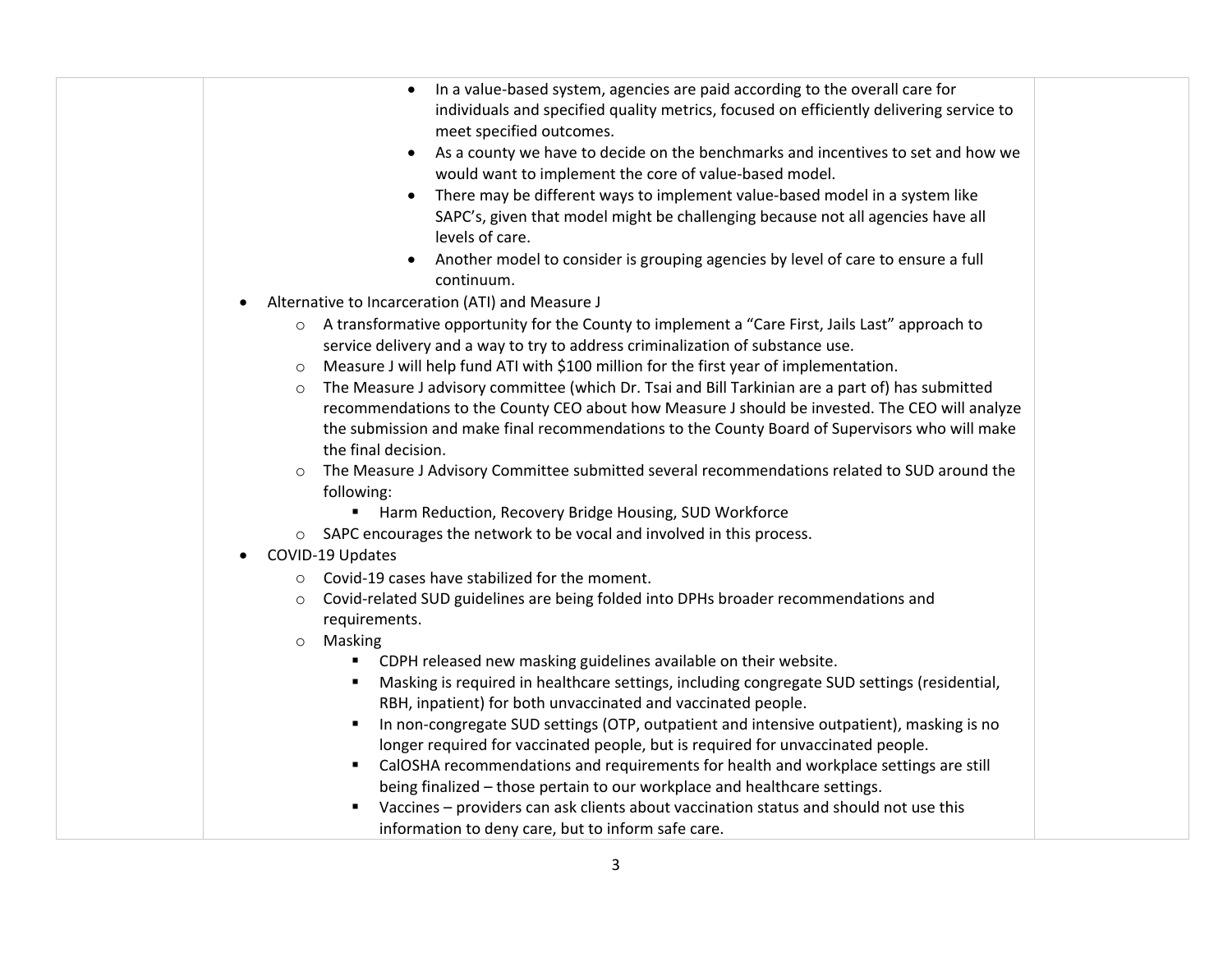|                                              | At this time, government entities have not required vaccines for staff, but some private<br>٠<br>entities have. There have been some public entities plan to require staff to be vaccinated<br>once emergency authorization has been removed.<br>Ensuring access to SUD treatment<br>$\circ$<br>" It will be important for SUD providers to balance ongoing precautions with ensuring access<br>to needed SUD services.<br>Clients are calling SASH to request in-person services and it is important for SAPC's<br>treatment network to either continue or begin offering in-person services as well as<br>telehealth services.<br>SAPC supports telehealth, but recognizes the importance of in-person services, especially in<br>early stages of recovery.<br>Testing and Quarantine details - are included in the slide deck.<br>Visitation and outside passes are now allowable with masking and distancing precautions.<br>$\circ$<br>Group sizes are back to normal with masking and physical distancing.<br>$\circ$<br><b>SBAT Updates</b><br>$\bullet$<br>A new filter has been added to the additional filters section:<br>Beds Available Now - the intention is for someone to select that filter and the agencies with<br>available beds show up, making it easier to show where beds are available. It will be<br>increasingly important for agencies to update bed availability on at least a 24-hour basis.<br>Recover LA<br>This was developed to provide background information on substance use, OD prevention, and basic<br>$\circ$<br>resources and is intended to be used on mobile devices and operates like a mobile app.<br>SAPC wants to make it as easy as possible to connect people with SUD services.<br>$\circ$<br>Provider staff are encouraged to test out the functionality and provide feedback. |  |
|----------------------------------------------|------------------------------------------------------------------------------------------------------------------------------------------------------------------------------------------------------------------------------------------------------------------------------------------------------------------------------------------------------------------------------------------------------------------------------------------------------------------------------------------------------------------------------------------------------------------------------------------------------------------------------------------------------------------------------------------------------------------------------------------------------------------------------------------------------------------------------------------------------------------------------------------------------------------------------------------------------------------------------------------------------------------------------------------------------------------------------------------------------------------------------------------------------------------------------------------------------------------------------------------------------------------------------------------------------------------------------------------------------------------------------------------------------------------------------------------------------------------------------------------------------------------------------------------------------------------------------------------------------------------------------------------------------------------------------------------------------------------------------------------------------------------------------------------------------------------------------------|--|
| <b>Co-Chair</b><br><b>Announcements</b>      | No Announcements                                                                                                                                                                                                                                                                                                                                                                                                                                                                                                                                                                                                                                                                                                                                                                                                                                                                                                                                                                                                                                                                                                                                                                                                                                                                                                                                                                                                                                                                                                                                                                                                                                                                                                                                                                                                                   |  |
| <b>Approval of</b><br><b>Meeting Minutes</b> | PAC members approved the April 15, 2021 PAC meeting minutes.                                                                                                                                                                                                                                                                                                                                                                                                                                                                                                                                                                                                                                                                                                                                                                                                                                                                                                                                                                                                                                                                                                                                                                                                                                                                                                                                                                                                                                                                                                                                                                                                                                                                                                                                                                       |  |
| <b>PAC Workgroup</b>                         | Kathy provided updates from the 30-day Residential Length of Stay Workgroup                                                                                                                                                                                                                                                                                                                                                                                                                                                                                                                                                                                                                                                                                                                                                                                                                                                                                                                                                                                                                                                                                                                                                                                                                                                                                                                                                                                                                                                                                                                                                                                                                                                                                                                                                        |  |
| <b>Updates</b>                               | Kathy and Amy (CIBHS) will be meeting to synthesize the report, which will then be sent out to committee<br>$\bullet$                                                                                                                                                                                                                                                                                                                                                                                                                                                                                                                                                                                                                                                                                                                                                                                                                                                                                                                                                                                                                                                                                                                                                                                                                                                                                                                                                                                                                                                                                                                                                                                                                                                                                                              |  |
|                                              | members for review and then sent to Dr. Tsai and SAPC team.                                                                                                                                                                                                                                                                                                                                                                                                                                                                                                                                                                                                                                                                                                                                                                                                                                                                                                                                                                                                                                                                                                                                                                                                                                                                                                                                                                                                                                                                                                                                                                                                                                                                                                                                                                        |  |
|                                              | There will be another workgroup for the review of the utilization of RBH data.                                                                                                                                                                                                                                                                                                                                                                                                                                                                                                                                                                                                                                                                                                                                                                                                                                                                                                                                                                                                                                                                                                                                                                                                                                                                                                                                                                                                                                                                                                                                                                                                                                                                                                                                                     |  |
|                                              | An email will be sent out asking for participants for the utilization workgroup.<br>$\bullet$                                                                                                                                                                                                                                                                                                                                                                                                                                                                                                                                                                                                                                                                                                                                                                                                                                                                                                                                                                                                                                                                                                                                                                                                                                                                                                                                                                                                                                                                                                                                                                                                                                                                                                                                      |  |
|                                              | Workgroup will be looking at our own (agency) data and then getting the findings over to Dr. Tsai.                                                                                                                                                                                                                                                                                                                                                                                                                                                                                                                                                                                                                                                                                                                                                                                                                                                                                                                                                                                                                                                                                                                                                                                                                                                                                                                                                                                                                                                                                                                                                                                                                                                                                                                                 |  |
| <b>CLAS/CCCH</b>                             | Presentation by Antonne Moore                                                                                                                                                                                                                                                                                                                                                                                                                                                                                                                                                                                                                                                                                                                                                                                                                                                                                                                                                                                                                                                                                                                                                                                                                                                                                                                                                                                                                                                                                                                                                                                                                                                                                                                                                                                                      |  |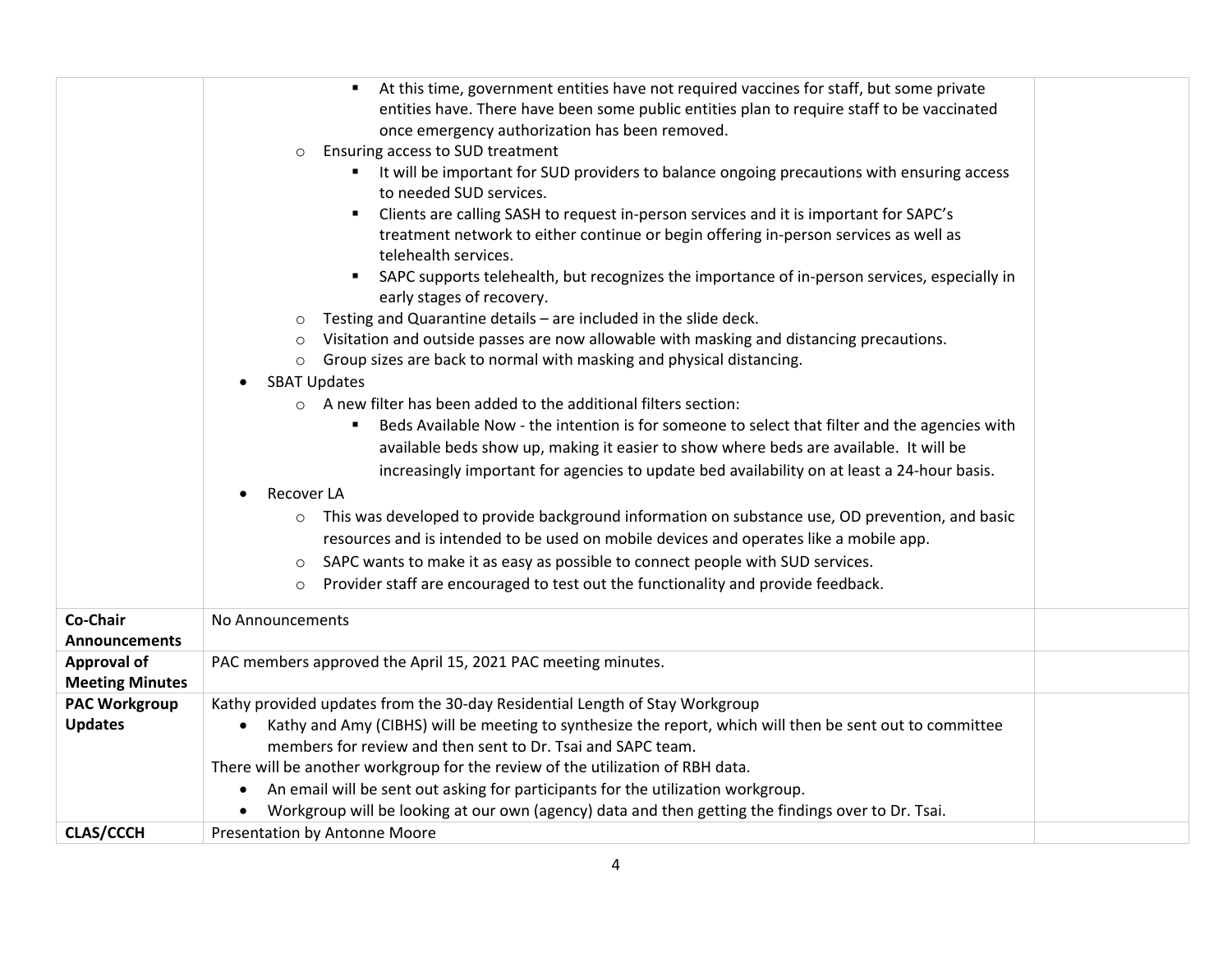|                                         | Committee on Cultural Competence and Humility is the internal SAPC committee that addresses elements<br>related to cultural and linguistically appropriate services.<br>Last presentation was on activities conducted by CLAS to date and some of the data from those activities.<br>$\bullet$<br>Phase 2 - Moving from quality assurance to quality improvement:<br>$\bullet$<br>We are proceeding with SAPC assessment, currently we are in the early phases of action planning<br>$\circ$<br>around identifying goals and objectives and action steps for the next 3 to 5 years. The focus is to<br>ensure appropriate language assistance needs are met. SAPC will also be exploring issues around<br>LGBTQIA+ and other issues.                                                                                                                                                  |                                                                          |
|-----------------------------------------|---------------------------------------------------------------------------------------------------------------------------------------------------------------------------------------------------------------------------------------------------------------------------------------------------------------------------------------------------------------------------------------------------------------------------------------------------------------------------------------------------------------------------------------------------------------------------------------------------------------------------------------------------------------------------------------------------------------------------------------------------------------------------------------------------------------------------------------------------------------------------------------|--------------------------------------------------------------------------|
|                                         | <b>Opened for Questions</b><br>Do you have feedback on an implementation strategy for a Spanish speaking group in our agency? Our<br>$\bullet$<br>thought is to start with 1 group<br>Response - If you're noticing that you have sufficient numbers for a Spanish group, or know from<br>$\circ$<br>your community assessment, then that would make sense.<br>Would we consider using the term cultural awareness, rather than cultural competence, to incorporate<br>some humility.<br>Response - Yes, we are having those discussions right now.<br>$\circ$                                                                                                                                                                                                                                                                                                                        |                                                                          |
| <b>PAC Membership</b><br><b>Updates</b> | Kyle Kennedy provided PAC Membership and Selection Committee Updates:<br>Current PAC membership has been extended by one calendar year.<br>Currently, there are 4 open positions to fill which is the reason for this application process, applications were<br>released today, June 15 <sup>th</sup> and will be due to SAPC on June 30 <sup>th</sup> .<br>Half of the member terms will be expiring in June 2022 and the other half will be in June 2023, the selection<br>$\bullet$<br>of what members would expire on what year was selected at random.<br>SAPC will do an initial review of the applications for completeness, then the PAC selection committee, consisting of 9<br>individuals, the PAC co-chair, 3 PAC members and 5 SAPC staff will review the applications and convene to vote on<br>each applicant and final decisions will be provided by the end of July. | Kyle will work with<br>Kathy on<br>identifying<br>Selection<br>Committee |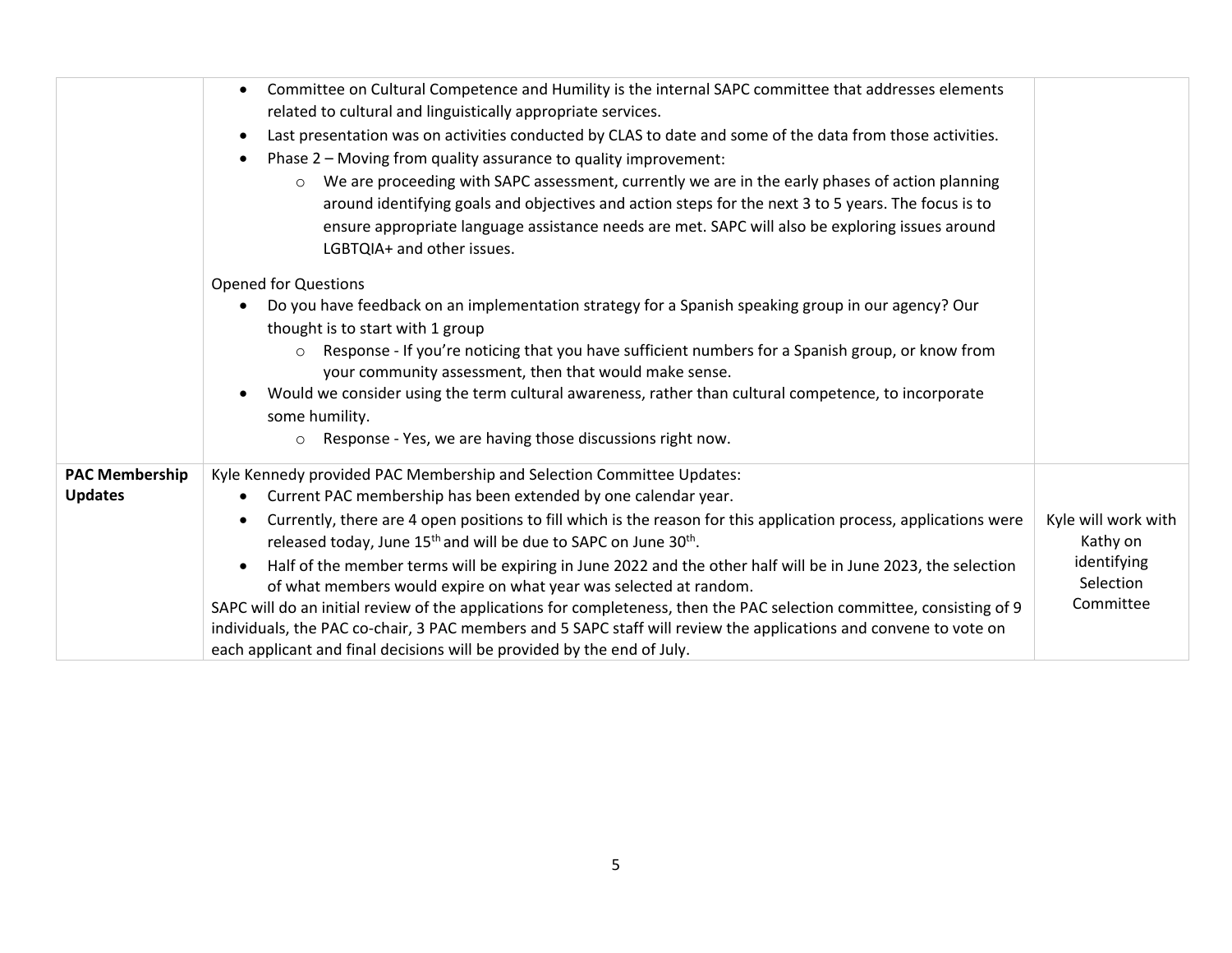| Comments/<br><b>Questions</b>     | Today we received notice about applications for the PAC. Is this for replacement of the members terming<br>$\bullet$<br>out? Are we all supposed to reapply?<br>o Kathy's response - We currently have 4 vacant seats. No members are terming out at this time.<br>In the LA Times there was an article about a study about immunosuppressed individuals and the<br>$\bullet$<br>effectiveness of the Covid 19 vaccine and potentially needing a booster. Do we have any information<br>regarding those who are immunosuppressed due to HIV/AIDS?<br>○ Per Dr. Tsai, the Covid 19 vaccine relies on a person's immune system to develop immunity. For<br>people that are immunosuppressed, it is possible that vaccine will be less effective. It will be likely<br>that the general population will also need booster.<br>Criminal Justice involved patients - What happens if an individual does not get an SUD diagnosis when<br>$\bullet$<br>they're incarcerated but show up? Do we not consider them Criminal Justice?<br>Per Dr. Tsai, if someone has a prior history of substance use and would have met a diagnosis prior to<br>$\circ$<br>incarceration, then you should be treating them. This is not intended to create barriers<br>Will providers still be able to collect the clinical day service rate if we're not providing one of the approved<br>clinical services a day or is this going to be lifted and have us go back to the 21- and 22-hour requirement<br>Response from Dr. Tsai - During Covid we said to document if providers are unable to meet hourly<br>requirements in residential settings. SAPC offered this as an option if providers were unable to<br>deliver services. We expect our system will begin to normalize in terms of services delivered. SAPC<br>has not discussed a specific timeline because we want this to be flexible. We want providers to start<br>easing back into pre-pandemic levels of service.<br>Where can we find where the exclusion of case management is lifted?<br>Per Yanira, case management is an uncapped benefit. This information should be in the in the<br>$\circ$<br>Provider Manual. SAPC will research and update PAC on this policy. | Yanira to check on<br>case management<br>exclusion and share<br>with entire PAC |
|-----------------------------------|----------------------------------------------------------------------------------------------------------------------------------------------------------------------------------------------------------------------------------------------------------------------------------------------------------------------------------------------------------------------------------------------------------------------------------------------------------------------------------------------------------------------------------------------------------------------------------------------------------------------------------------------------------------------------------------------------------------------------------------------------------------------------------------------------------------------------------------------------------------------------------------------------------------------------------------------------------------------------------------------------------------------------------------------------------------------------------------------------------------------------------------------------------------------------------------------------------------------------------------------------------------------------------------------------------------------------------------------------------------------------------------------------------------------------------------------------------------------------------------------------------------------------------------------------------------------------------------------------------------------------------------------------------------------------------------------------------------------------------------------------------------------------------------------------------------------------------------------------------------------------------------------------------------------------------------------------------------------------------------------------------------------------------------------------------------------------------------------------------------------------------------------------------------------------------------------------------------------|---------------------------------------------------------------------------------|
| <b>PAC Member</b><br><b>Items</b> | Question from Elan Javanford for Dr. Tsai, what model of reimbursement are you partial towards?<br>Dr. Tsai's response - SAPC supports the move to a value-based model, but it is important how we<br>$\circ$<br>make that move because our system is a relatively new managed care system. In an ideal world, we<br>would move towards a value-based model with sufficient data to determine rates and incentives.<br>Question from Edgar Sebastian - Where are we with Field Based Services, not just FBS locations but possibly<br>$\bullet$<br>going into homes or coffee shops? In regard to working closely with prevention network and how we can<br>work with the prevention APS contract and the DMC, helping to streamline services<br>Per Dr. Tsai, currently the state doesn't allow FBS at locations that are not approved. This is<br>$\circ$<br>something we will continue to talk about with the state.                                                                                                                                                                                                                                                                                                                                                                                                                                                                                                                                                                                                                                                                                                                                                                                                                                                                                                                                                                                                                                                                                                                                                                                                                                                                                              |                                                                                 |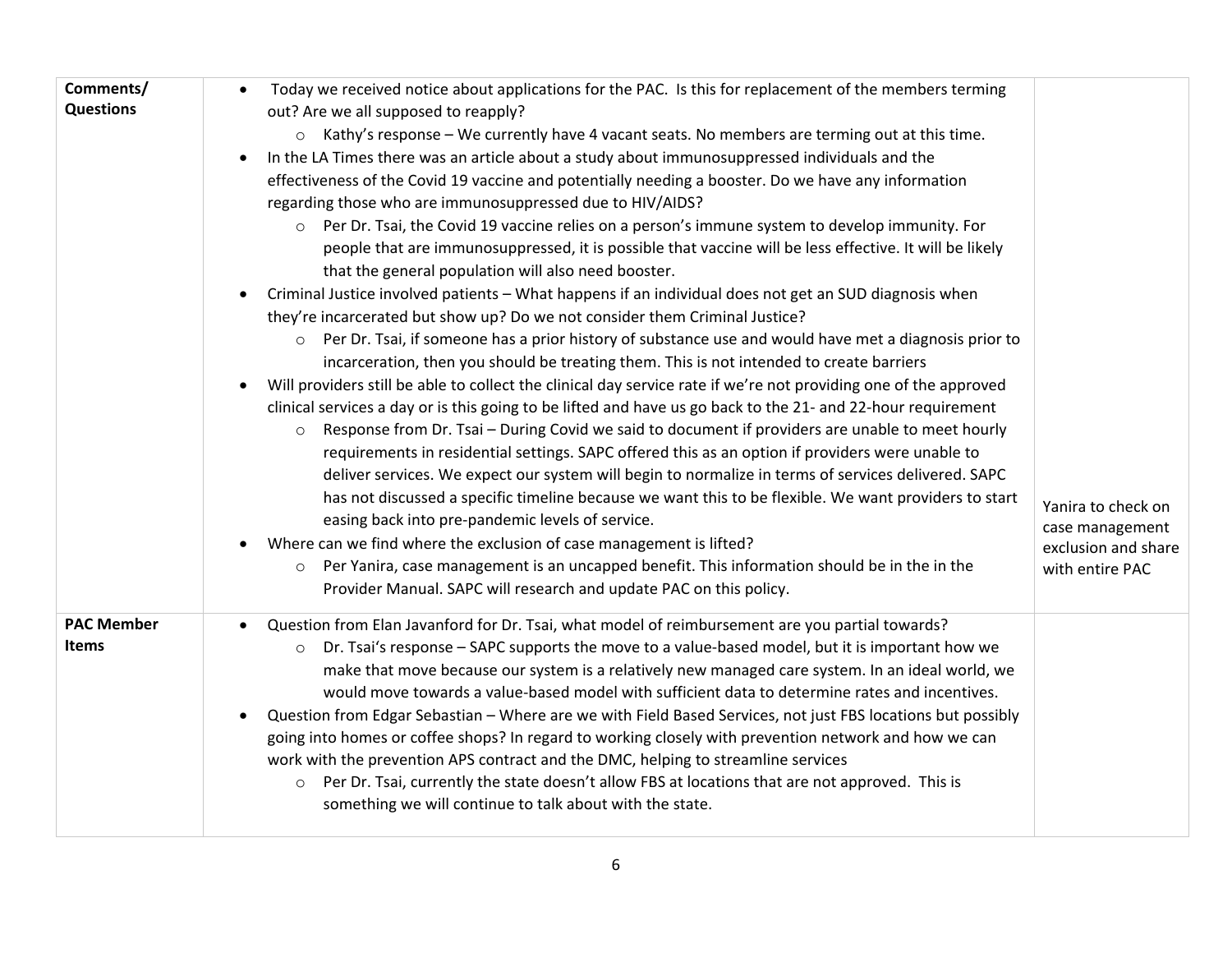| $\circ$ | Per Yanira, we hope that we can introduce FBS in people's homes. This is an area that we are                                                                              |                                    |
|---------|---------------------------------------------------------------------------------------------------------------------------------------------------------------------------|------------------------------------|
|         | currently looking at. We intend to release an update of the Provider Manual soon. If we get the                                                                           |                                    |
|         | guidance that we need locally and from the state, we hope to include an element of in-home                                                                                |                                    |
|         | services, but there are considerations that we are grappling with particularly with youth populations.                                                                    |                                    |
|         | Per Stephanie, we are looking to streamline our referral process by updating our screening tool                                                                           |                                    |
|         | processes. APS contracts focus more factors impacting substance use at the SPA or community level.                                                                        |                                    |
|         | There are providers that SAPC funds to do that type of work from a macro perspective. Can connect                                                                         |                                    |
|         | to the providers doing that work in your SPA.                                                                                                                             | Stephine and Edgar                 |
|         | Follow up from Edgar Sebastian, regarding APS contracts, there is still a gray area looking at current                                                                    | to connect                         |
|         | contracts and discrepancies and limitations with treatment. A conversation that was brought up<br>within the Youth Provider Network, is how to bridge all three services. | separately on this                 |
| $\circ$ | Per Stephanie, we are looking to pilot our new screening tools in the new fiscal year to determine if                                                                     |                                    |
|         | we should use APS funding or YES funding.                                                                                                                                 |                                    |
| $\circ$ | Per, Dr. Tsai, regarding the bridge between treatment and prevention, SAPC presented on the harm                                                                          |                                    |
|         | reduction proposal in the Measure J proposal. Also, ASAM 0.5 is something we have advocated for                                                                           |                                    |
|         | and the state has agreed.                                                                                                                                                 |                                    |
|         | Question from Junie, regarding the length of stay and treatment episodes, when should we expect to have                                                                   |                                    |
|         | this operationalized? As an agency, we are considering leaving SAGE because we are not able to batch                                                                      | Junie will follow up               |
|         | progress notes. We need to be able to streamline our documentation processes. Do you know if any of those                                                                 | with David                         |
|         | updates are on the horizon? How do we have meaningful conversation about what we need for                                                                                 | Hindman                            |
|         | documentation?                                                                                                                                                            |                                    |
| $\circ$ | Response by Dr. Tsai, all of the INs mentioned, including residential LOS were effective January 1,                                                                       |                                    |
|         | 2021. Currently SAPC is operationalizing this new state policy and we will be bringing details to the<br>Provider Network.                                                |                                    |
| $\circ$ | Regarding SAGE, Netsmart is currently making updates to ProviderConnect. It will address some of                                                                          |                                    |
|         | the issues we are having, however not all.                                                                                                                                |                                    |
|         | Question from Elan Javanford, are there any groups that we would benefit from having on the PAC, based on                                                                 |                                    |
|         | a diversity/inclusion lens? Are there groups that we feel are not represented here? Should we consider                                                                    |                                    |
|         | having direct service professionals?                                                                                                                                      |                                    |
|         | Response from Kyle Kennedy - We have looked at the current makeup of the PAC and have that<br>information available.                                                      | Yanira to distribute               |
| $\circ$ | Per Dr. Tsai, when we started this group we tried to be as inclusive as we could, but are there gaps?                                                                     | application to<br>smaller provider |
| $\circ$ | Per Kathy, we want to make sure that we have representation across SPAs, so we want to make sure<br>we distribute widely.                                                 | networks                           |
|         |                                                                                                                                                                           |                                    |